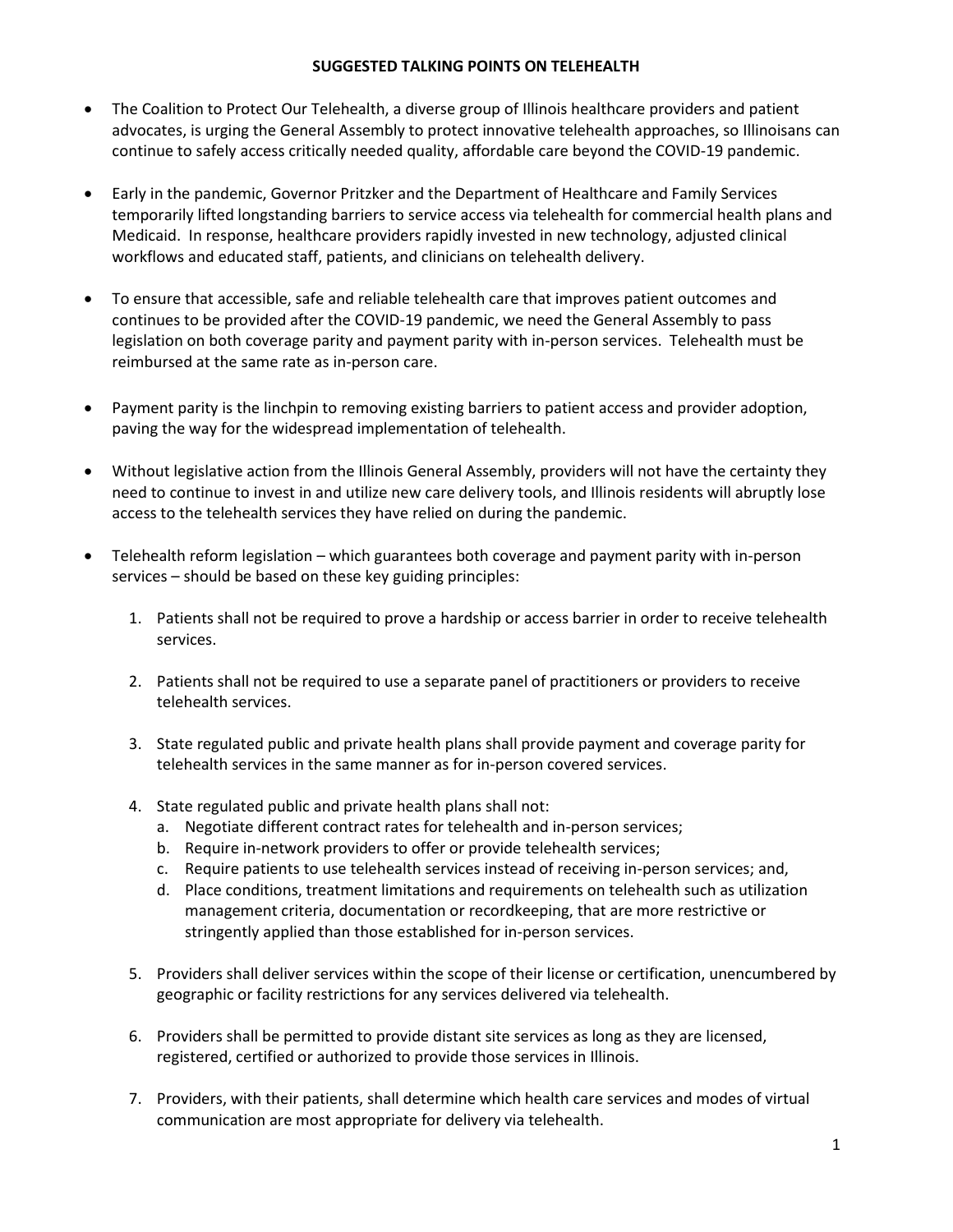- 8. Originating site locations, including the patient's home, in accordance with COVID-19 *Executive Order No. 7* (EO 2020-09, March 19, 2020), shall be permitted.
- 9. Providers and practitioners shall determine the appropriateness of specific sites and technology platforms/vendors for a telehealth encounter, as long as delivered services adhere to privacy laws.
- 10. Support investments in telehealth technology by reimbursing a facility fee to a facility or other provider organization that acts as the originating site (location where patient is located) at the time telehealth services are provided.

The Coalition to Protect Our Telehealth includes: AARP Illinois; American Nurses Association-Illinois; Association of Community Mental Health Authorities of Illinois; Health Care Council of Illinois; Illinois Association for Behavioral Health; Illinois Critical Access Hospital Network; Illinois Health and Hospital Association; Illinois Health Care Association; Illinois Occupational Therapy Association; Illinois Primary Health Care Association; Illinois Psychiatric Society; Illinois Society of Advanced Practice Nursing; Illinois State Medical Society; The Kennedy Forum; and LeadingAge Illinois.

- According to a *federal report* published in July, almost half (46.9 percent) of Medicare fee-for-service primary care visits in Illinois were provided via telehealth in April, compared with an average of less than 1 percent before the COVID-19 public health emergency was declared. In Chicago, an even greater increase in telehealth use was observed (52.4 percent).
- *Medicare Advantage plans* found that 91 percent of seniors reported a favorable experience with telehealth during the spring, offering critical insight to the rapid acceptance of technology by a vulnerable and increasing segment of the population.
- Even as in-person visits have resumed, telehealth use has remained at a persistent and significant level (19.9 percent by the beginning of June), with strong indication from patients and providers that this flexibility to access care must be maintained permanently.
- Quality analyses from other states and reputable third-party study projections indicate that telehealth coverage expansion can improve access to care by avoiding emergency department visits, hospital admissions and unnecessary transportation.
- In 2019, a federal *systematic review* of telehealth for acute and chronic care consultations found that telehealth produces generally either better outcomes or no difference from in-person visits in the settings and clinical indications studied.
- Even *before the COVID-19 Public Health Emergency,* 36 states had telehealth coverage parity policies and 16 states had telehealth payment parity for commercial health plans, but Illinois did not require either.
- For Medicaid, 21 states had telehealth coverage parity policies and 28 states had telehealth payment parity. While Illinois offers limited Medicaid coverage for telehealth services, it has no laws that direct the Medicaid program to treat telehealth and in-person services the same for these purposes.